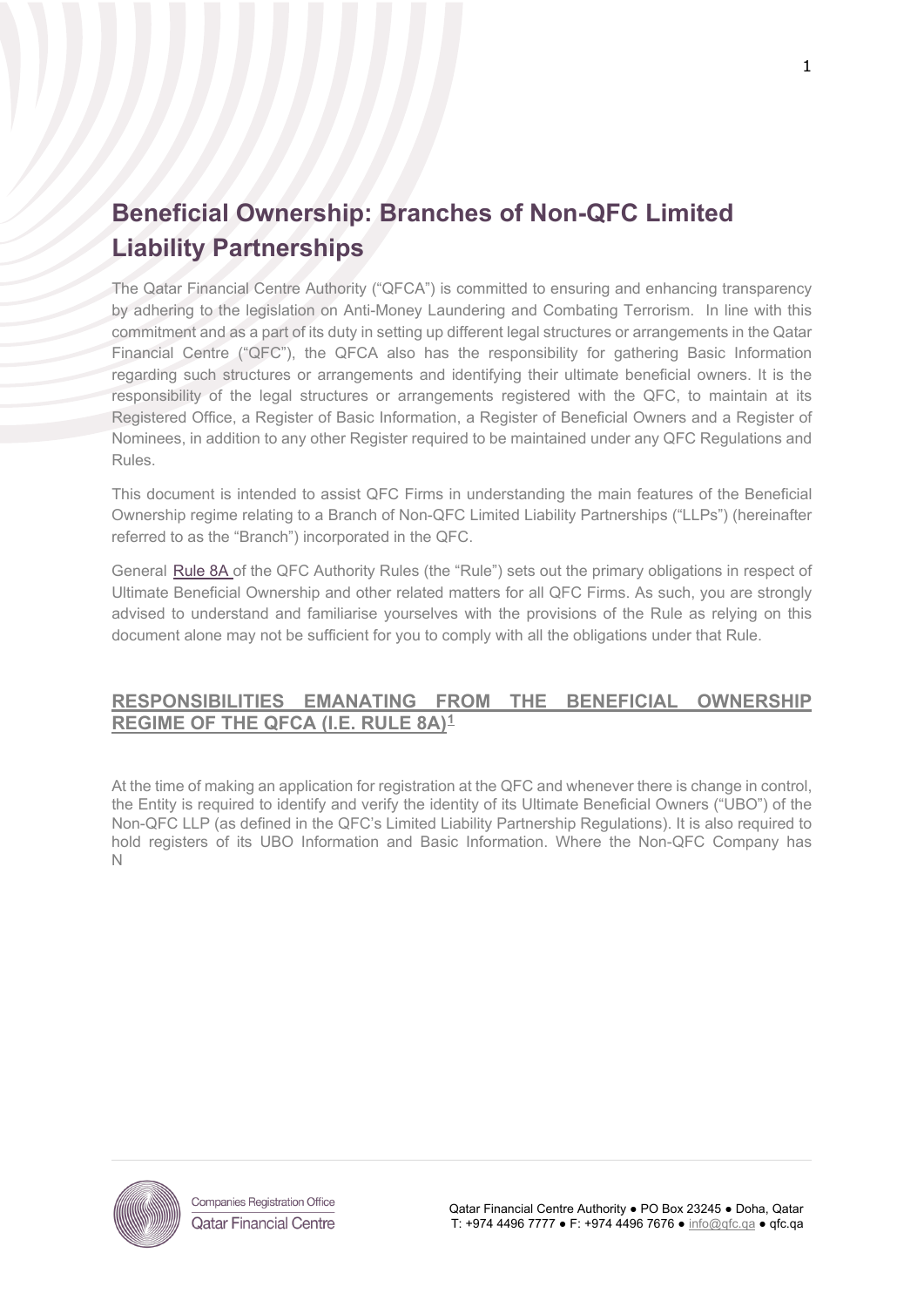# **(A)BASIC INFORMATION**

#### **What is Basic Information?**

Basic information means information relating to the Branch the following information relating to the Branch:

- 1. Name of the Branch;
- 2. Name of the Non-QFC LLP;
- 3. Proof of registration of the Branch (e.g., Certificate of registration);
- 4. Legal form and status of Branch (i.e., Branch) and the Non-QFC LLP (i.e., LLP);
- 5. Address of the principal place of business of the Branch;
- 6. Registered office address or address of principal place of business of the Non-QFC LLP;
- 7. Basic regulating power of the Non-QFC LLP (e.g., Limited Liability Partnership Agreement);
- 8. Name of the Principal Representative of the Branch;
- 9. List of key persons including Members and Designated Members of the Non-QFC LLP;
- 10. Voting rights associated with each member of the Non-QFC LLP.

Please click on the following link to read more about what constitutes basic information: [https://qfcra](https://qfcra-en.thomsonreuters.com/sites/default/files/net_file_store/QFCA_Compliance_Notice_No._21.pdf)[en.thomsonreuters.com/sites/default/files/net\\_file\\_store/QFCA\\_Compliance\\_Notice\\_No.\\_21.pdf](https://qfcra-en.thomsonreuters.com/sites/default/files/net_file_store/QFCA_Compliance_Notice_No._21.pdf)

#### **When should the Basic Information be submitted with the QFCA?**

The Branch needs to provide the Basic Information at the time of making an application for registration in the QFC and whenever requested by the QFCA or in accordance with the QFC Rules and Regulations. This information may change during the life of the Branch, so it is important that the Branch maintains, at its registered office, a register of Basic Information which must be kept up-to-date at all times.

## **(B)BENEFICIAL OWNERSHIP**

#### **What is Beneficial Ownership?**

**Beneficial Ownership** is a term that is used to determine the natural persons who ultimately own or control a certain legal structure or arrangement. For instance, the Member of a given Non-QFC LLP may be owned or controlled by another corporate entity or vehicle which in turn may be owned by a natural person. It is this natural person who is the Ultimate Beneficial Owner ("**UBO**") of the Non-QFC LLP.

Thus, the chain of ownership or control will need to be determined up until we are able to identify the natural person who is the UBO of the Non-QFC LLP. As such, the Beneficial Ownership regime tracks through several layers of the Non-QFC LLP's legal/corporate and natural owners to determine the UBO. In the QFC, UBO is determined according to a set of criteria that is established under the [Rule .](https://qfcra-en.thomsonreuters.com/rulebook/qfca-rules-0)



**Companies Registration Office Qatar Financial Centre**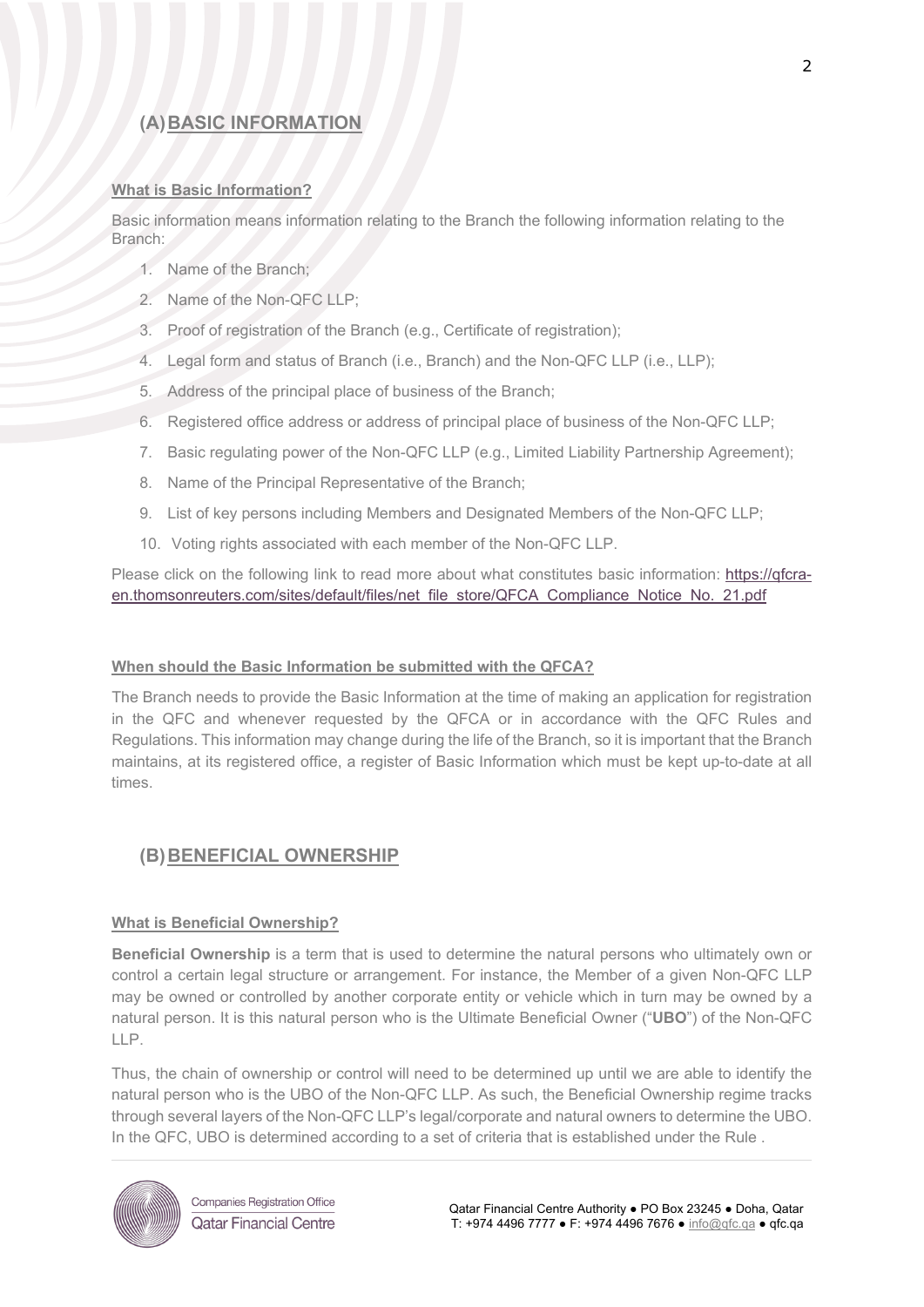#### **How is the UBO of the Non-QFC LLP determined?**

A UBO in respect of a Non-QFC LLP is a natural person who:

- 1. holds or controls, directly or indirectly, including through contractual arrangements, or by any other means, 20% or more of the capital, profits or voting rights of that partnership; or
- 2. has the right to exercise, or actually exercises, control over the management of the partnership.

Where any of the above roles are fulfilled by a legal person (including legal arrangements), the Non-QFC LLP must identify the natural person(s) who ultimately exercise control over such legal person(s) as the Beneficial Owners. It is important that the Non-QFC LLP traces through all the legal person(s) or legal arrangements in order to determine and identify the natural person that is the UBO of the Non-QFC LLP.

Please see General [Rule 8A](https://qfcra-en.thomsonreuters.com/rulebook/qfca-rules-0) of the QFCA Rules for information on how a UBO is determined.

### **What is Beneficial Owner ("BO") Information?**

Once the UBO is determined, the Branch must provide to the QFCA the following information about such UBO:

- 1. Full name as it appears on that person's passport or other government issued national identification document, including identifying number, country of issue, date of issue and expiry;
- 2. Nationality(s), place and date of birth;
- 3. Residential address or address for service of notices;
- 4. The date on which that person became or ceased to be a Beneficial Owner;
- 5. Voting rights associated with each Member of the Non-QFC LLP;
- 6. A brief description of the basis on which the person exercises control, if control is exercised through means other than voting rights; and
- 7. The date on which the register of Beneficial Owners was last updated.

## **(C)NOMINEES**

Financial Action Task Force (FATF), the global standard setter and policymaking and an enforcement body in the field of combating money laundering, terrorism financing and other threats to the international financial system in the Interpretive Note<sup>[2](#page-2-0)</sup> to its Recommendation 24, explicitly provides that "…countries that have legal persons that …allow nominee shareholders or nominee directors, should take effective measures to ensure that they are not misused for money laundering or terrorist financing".

In the same Interpretive Note, countries are required to take measures to prevent the misuse of nominee shareholders and directors by, for example, requiring nominee shareholders and directors to disclose

<span id="page-2-0"></span><sup>2</sup> [https://cfatf-gafic.org/index.php/documents/fatf-40r/390-fatf-recommendation-24-transparency-and](https://cfatf-gafic.org/index.php/documents/fatf-40r/390-fatf-recommendation-24-transparency-and-beneficial-ownership-of-legal-persons)[beneficial-ownership-of-legal-persons](https://cfatf-gafic.org/index.php/documents/fatf-40r/390-fatf-recommendation-24-transparency-and-beneficial-ownership-of-legal-persons)



**Companies Registration Office Qatar Financial Centre**